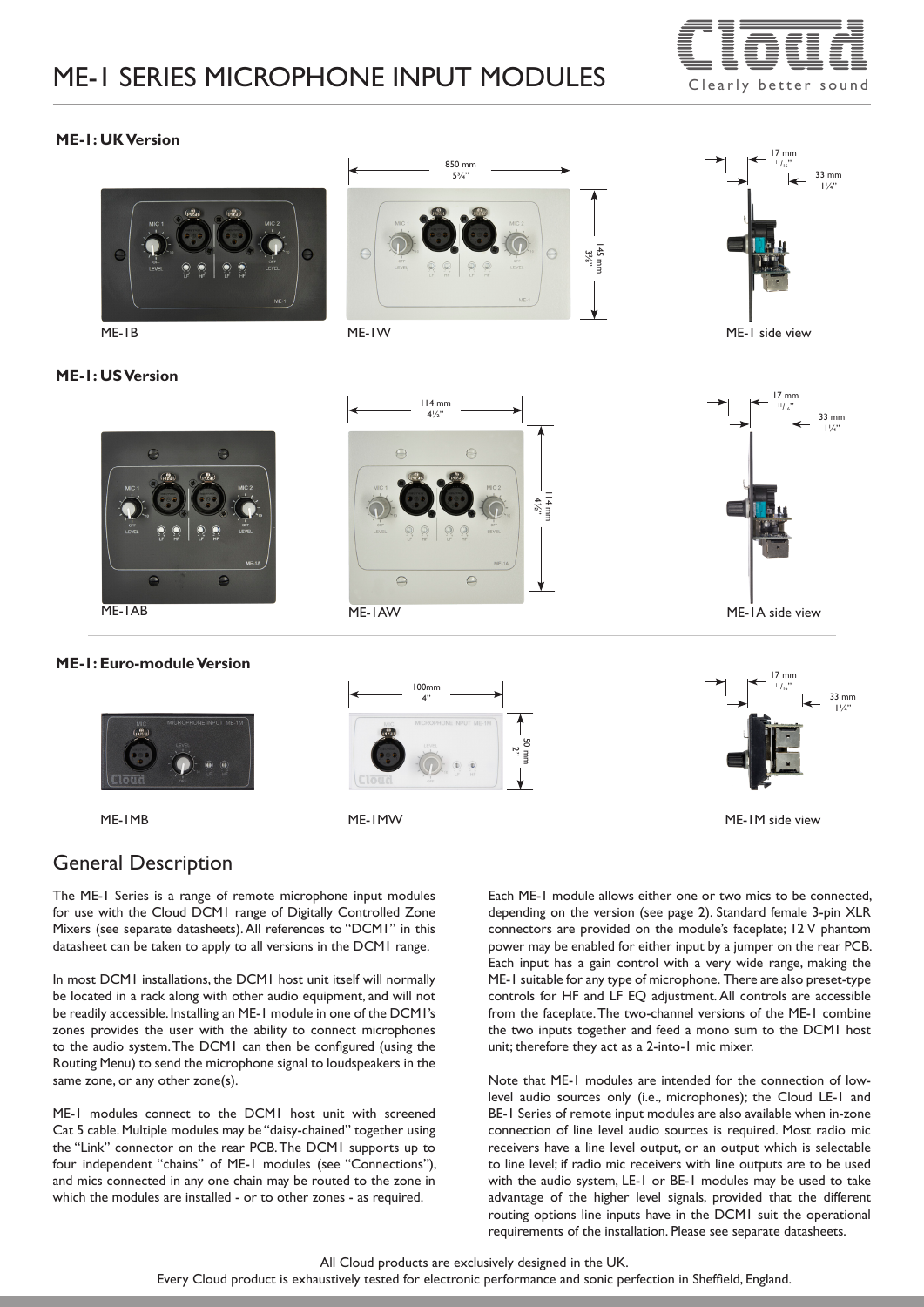

### Versions

Six versions of the ME-1 are available:

- ME-1W two mic inputs, to fit UK back boxes, white finish
- ME-1B two mic inputs, to fit UK back boxes, black finish
- ME-1AW two mic inputs, to fit US back boxes, white finish
- ME-1AB two mic inputs, to fit US back boxes, black finish
- ME-1MW one mic input,  $100 \times 50$  mm Euro-module, white finish  $ME-1MB$  – one mic input,  $100 \times 50$  mm Euro-module, black finish

The ME-1BW and ME-1BB mount into a standard dual-gang UK-style electrical back box; the ME-1AW and ME-1AB mount into a standard dual-gang US-style box. The ME-1MW and ME-1MB are single-input "Media" versions: 100 mm x 50 mm Euro-modules, which can be fitted into either UK or other European back boxes with the appropriate mounting frame.

## **Connections**

An ME-1 module is exceptionally simple to install, as it connects to any one of the DCM1's four Microphone Inputs with a single screened Cat 5 cable using standard shielded RJ45 connectors at each end (see fig.1). The Cat 5 cable carries DC power as well as balanced audio. Note that any or all of the DCM1 Microphone Inputs may be used.

A second "Link" connector is provided on the ME-1 to permit multiple modules to be "daisy-chained" together, to provide input points at different locations in the same zone (see fig.2). Signals applied to modules wired in this way will be summed together to the DCM1 Microphone Input to which the "last" ME-1 in the chain is connected. An internal gating circuit on each module automatically disables the audio circuitry on any chained modules which are not in use, to minimise noise contribution. Chained modules are treated as a single mic input at the DCM1.

Note that ME-1 input modules may be NOT be intermixed with LE-1 or BE-1 stereo line input modules in such a chaining arrangement.

ME-1s are powered from the DCM1 to which they are connected, and each takes 43 mA at +12 V and -12 V with phantom power off. In the vast majority of installations, the DCM1 will have ample spare power capacity for several ME-1s. Note that the DCM1 is capable of powering other active accessories, such as other types of remote input modules, or paging microphones. If these accessories form part of the system, the current available from the DCM1's ports may be reduced. Full details are provided in the DCM1's documentation. Also, if capacitor mics are likely to be used with the system, installers are advised to read the mic manufacturers' data to check the DC current required.

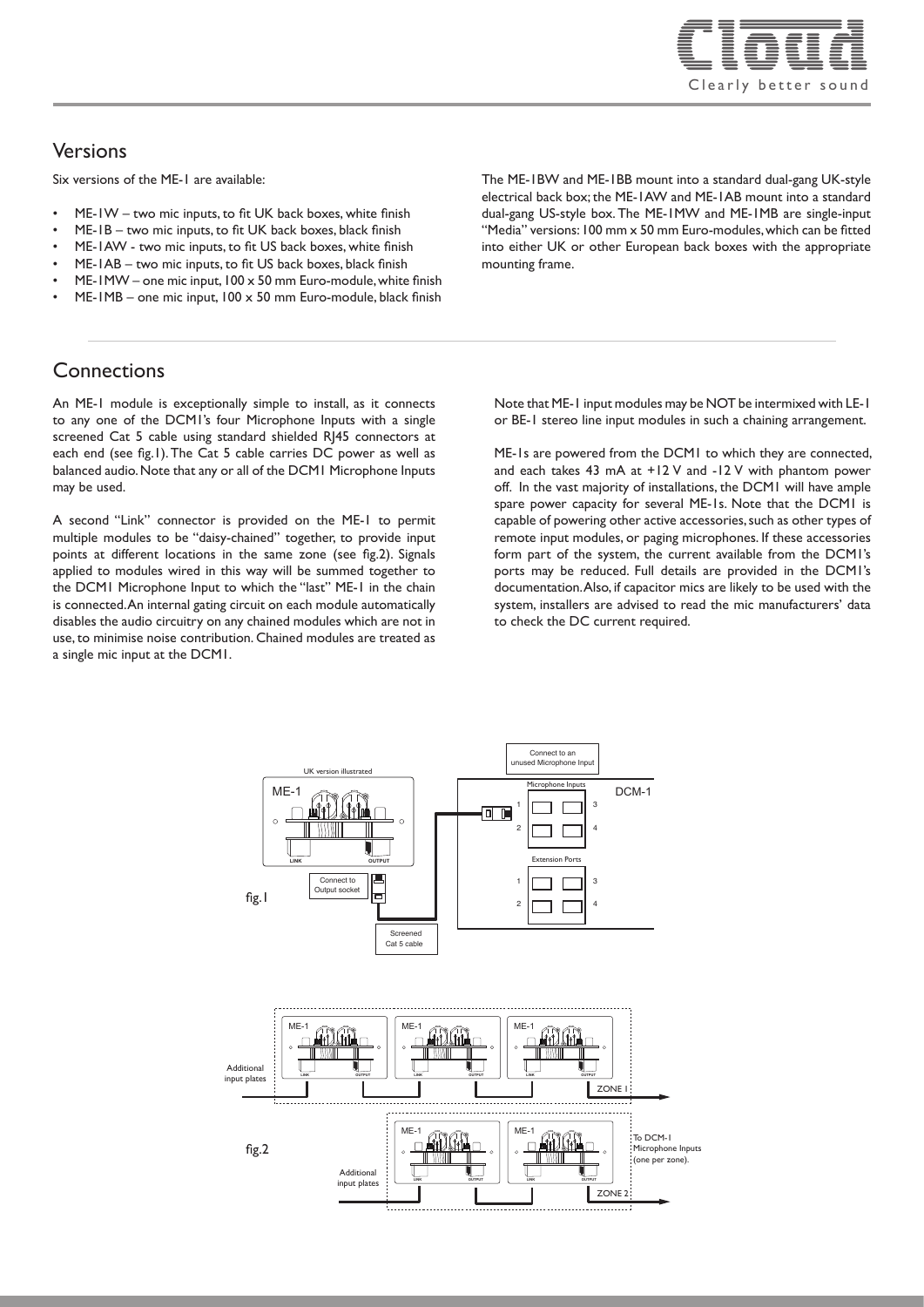

#### System Example Example 1



In the system shown, a DCM1 is used to route a variety of music sources to three zones. Each zone has a CDR-1 remote control plate installed, to allow the users in each area to select the music source and control the volume locally.

Each zone also has an ME-1 remote mic input module installed. Each module is wired back to a Microphone Input on the DCM1 host unit with Cat 5 cable. Although the mic inputs used in the example have been chosen to match the zones numerically, it should be noted that this is unnecessary for the correct operation of the system; the Microphone Inputs used need have no numerical relationship to the zone outputs.

Depending on the type of ME-1 module installed, either one or two microphones connected to the ME-1 in Zone 1 will now be available to any zone in the system as Mic Input 1; though in all likelihood it would normally be routed only to Zone 1, where it is fitted. The routing is made in the normal way using the DCM1's front panel display and controls to enable the mic inputs through the Routing Menu in

Installer Mode. In the same manner, mics plugged into the ME-1s in Zones 2 and 3 are selectable throughout the system as Mic Input 2 and Mic Input 3 respectively. Any mic-over-music priorities required would be set up using the DCM1's Installer Mode, in the Priorities Menu. Hold and release times, and attenuation level are all definable on a per-zone basis.

Note that a paging mic can also form part of the system, as the DCM1 has a dedicated paging mic input. This would be able to page to any or all of the DCM1's eight zones; the paging mic's priorities are separately definable in the Priorities Menu, as described above.

For clarity, the system's various music sources, and Zones 4 to 8 are not shown.